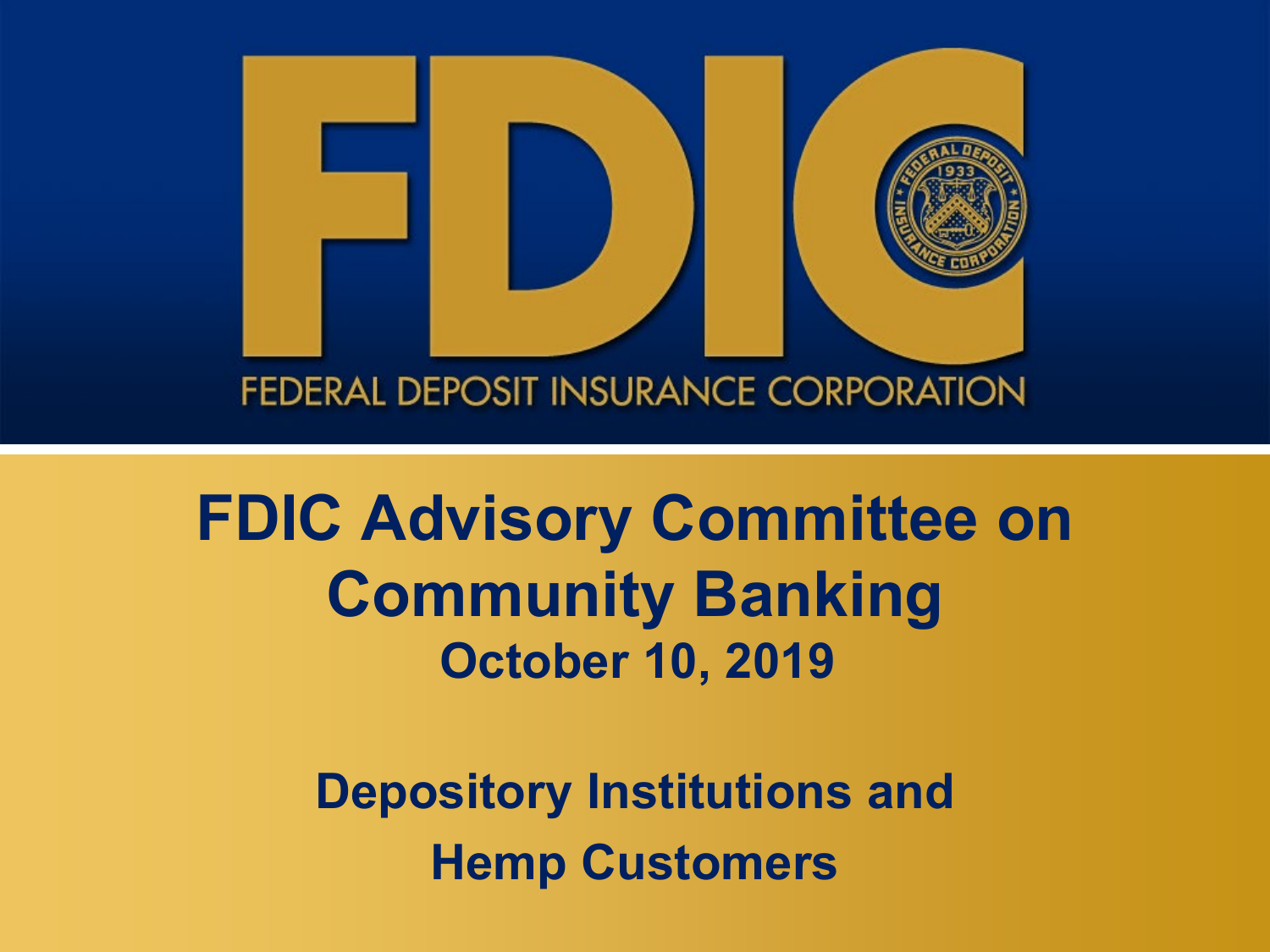## $\blacksquare$ **Hemp Definitions**

- **percent on a dry weight basis." The Agricultural Act of 2014 (2014 Farm Bill) defined Industrial Hemp as "the plant Cannabis sativa L. and any part of such plant, whether growing or not, with a delta-9 tetrahydrocannabinol concentration of not more than 0.3**
- **The Agricultural Improvement Act of 2018 (2018 Farm Bill) defined Hemp as "the plant Cannabis sativa L. and any part percent on a dry weight basis." of that plant, including the seeds and all derivatives, extracts, cannabinoids, isomers, acids, salts, and salts of isomers, whether growing or not, with a delta-9 tetrahydrocannabinol concentration of not more than 0.3**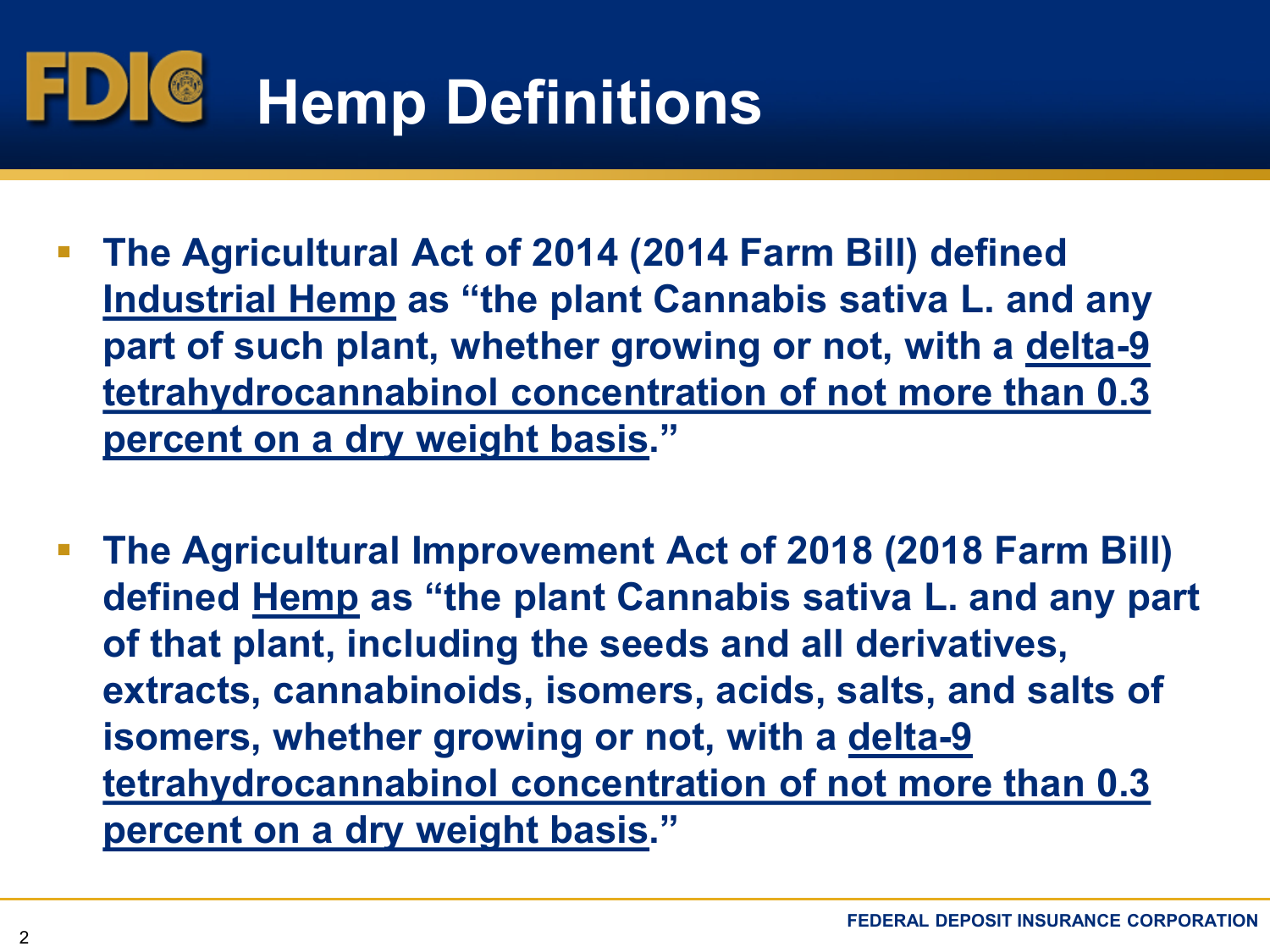# **2014 Farm Bill Details**

- **education or a state department of agriculture to grow or cultivate industrial hemp as part of a pilot program or The 2014 Farm Bill allowed for an institution of higher other agricultural or academic research in states where it was legalized.**
- **The 2014 Farm Bill established an agricultural pilot program as the framework to study the growth, cultivation, or marketing of industrial hemp in states that permit its growth or cultivation.**
- **Pilot programs require that sites used for growing or cultivating industrial hemp be certified by, and registered with, the state department of agriculture.**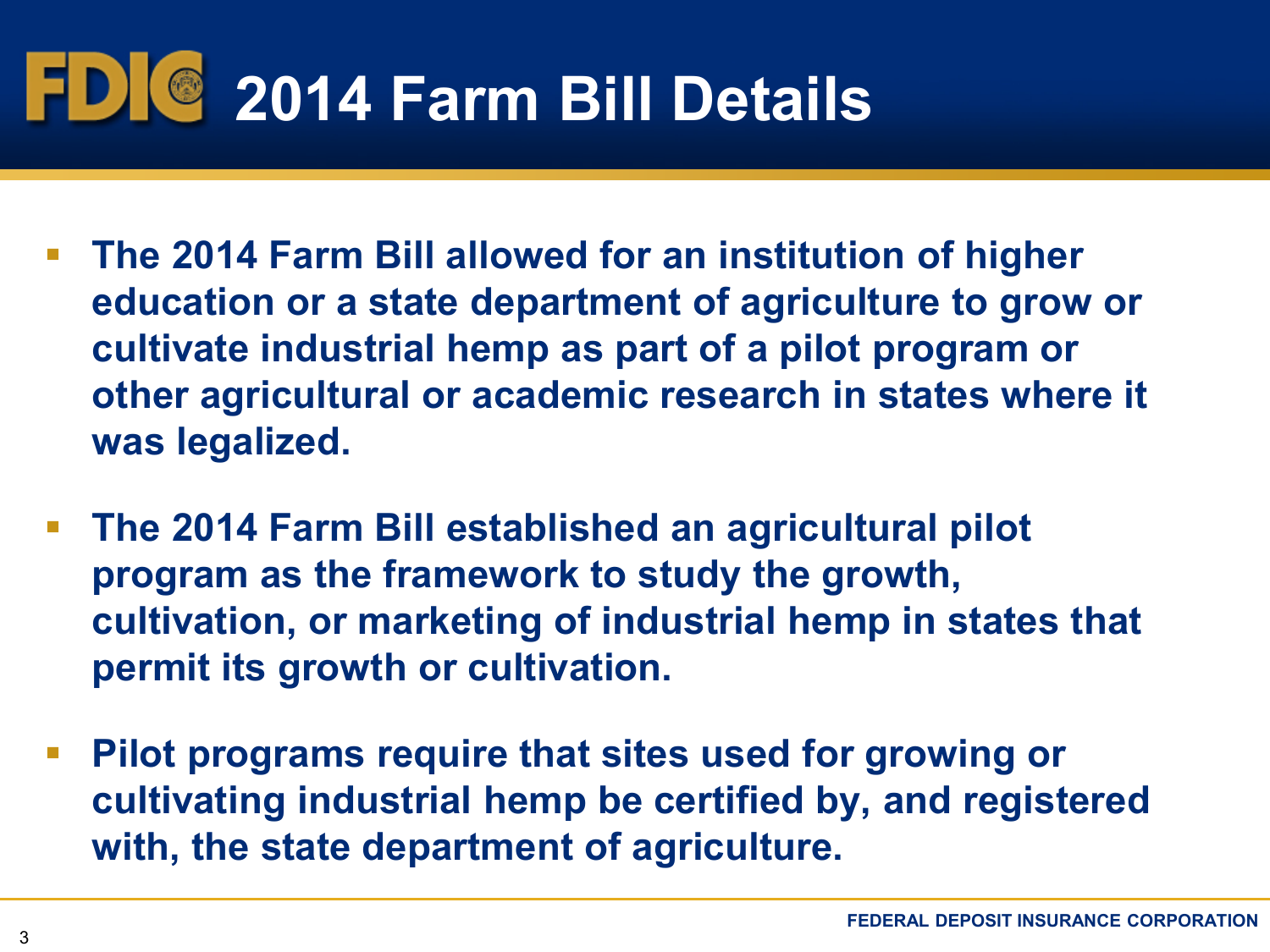# **2018 Farm Bill Details**

- **The 2018 Farm Bill excluded hemp with 0.3 percent or less THC as a controlled substance.**
- **The 2018 Farm Bill allowed broad hemp cultivation, across state lines with no restrictions on the sale, transport, or possession subject to USDA, state, territory, and tribal regulations and oversight.**
- **The 2018 Farm Bill requires that hemp production be subject to a plan and requirements established by the USDA.**
- **agriculture (including agencies representing D.C., any other The 2018 Farm Bill authorizes state departments of territory or possession of the U.S., and tribal governments) to submit regulatory plans to the USDA for approval.**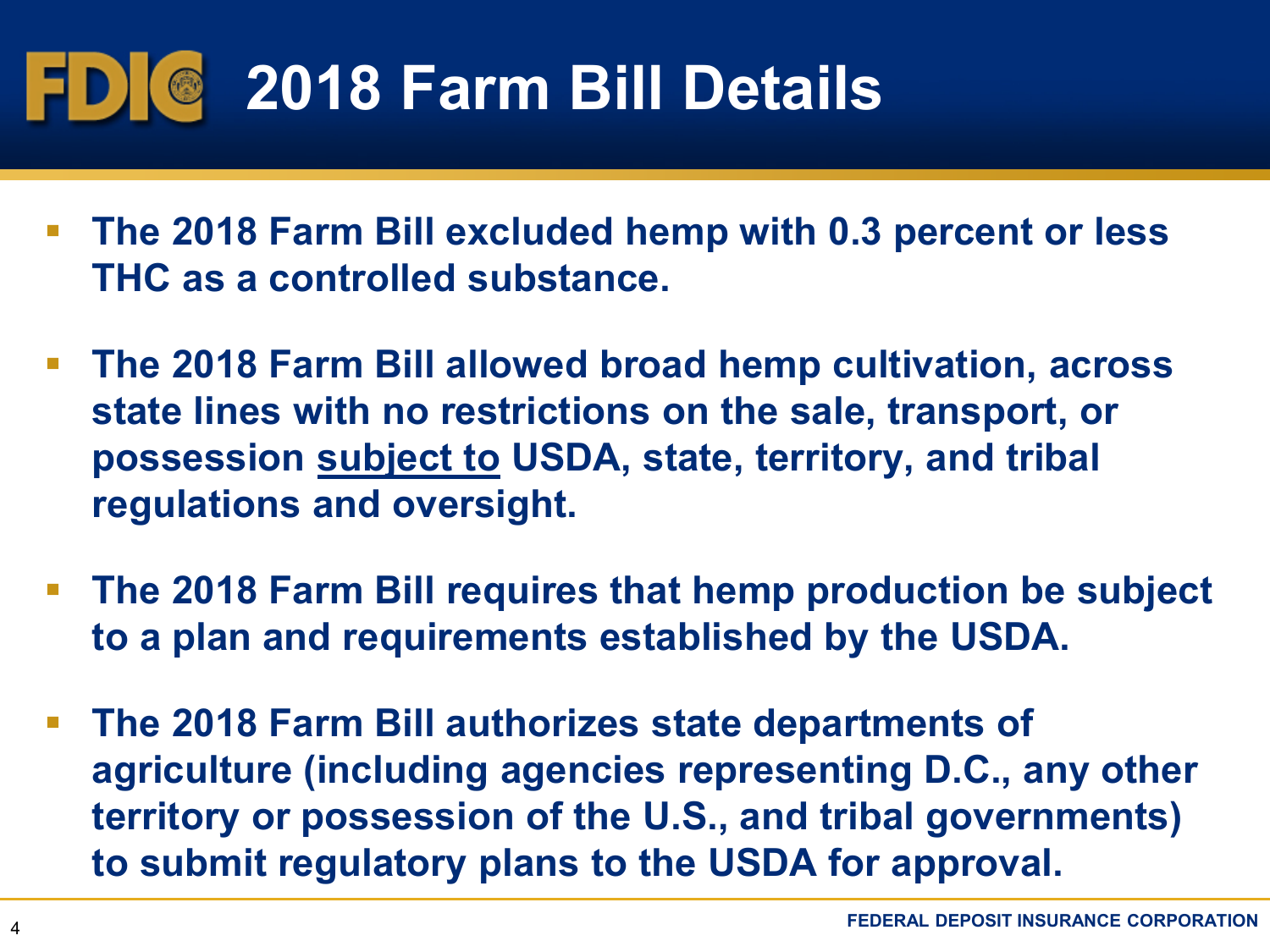## **Status of USDA Guidance and Regulatory Requirements**

- **The USDA issued a legal opinion and guidance interpreting the 2018 Farm Bill and is expected to issue regulations by year-end 2019 to accommodate the 2020 planting season.**
- **USDA regulations are expected to address sampling procedures, testing requirements, licensing, compliance, and other procedures that production facilities and overseeing agencies need to employ to receive a license.**
- **According to the USDA, hemp may be produced by properly licensed hemp producers in accordance with the 2018 Farm Bill only after the USDA issues regulations and guidance for the commercial production of hemp.**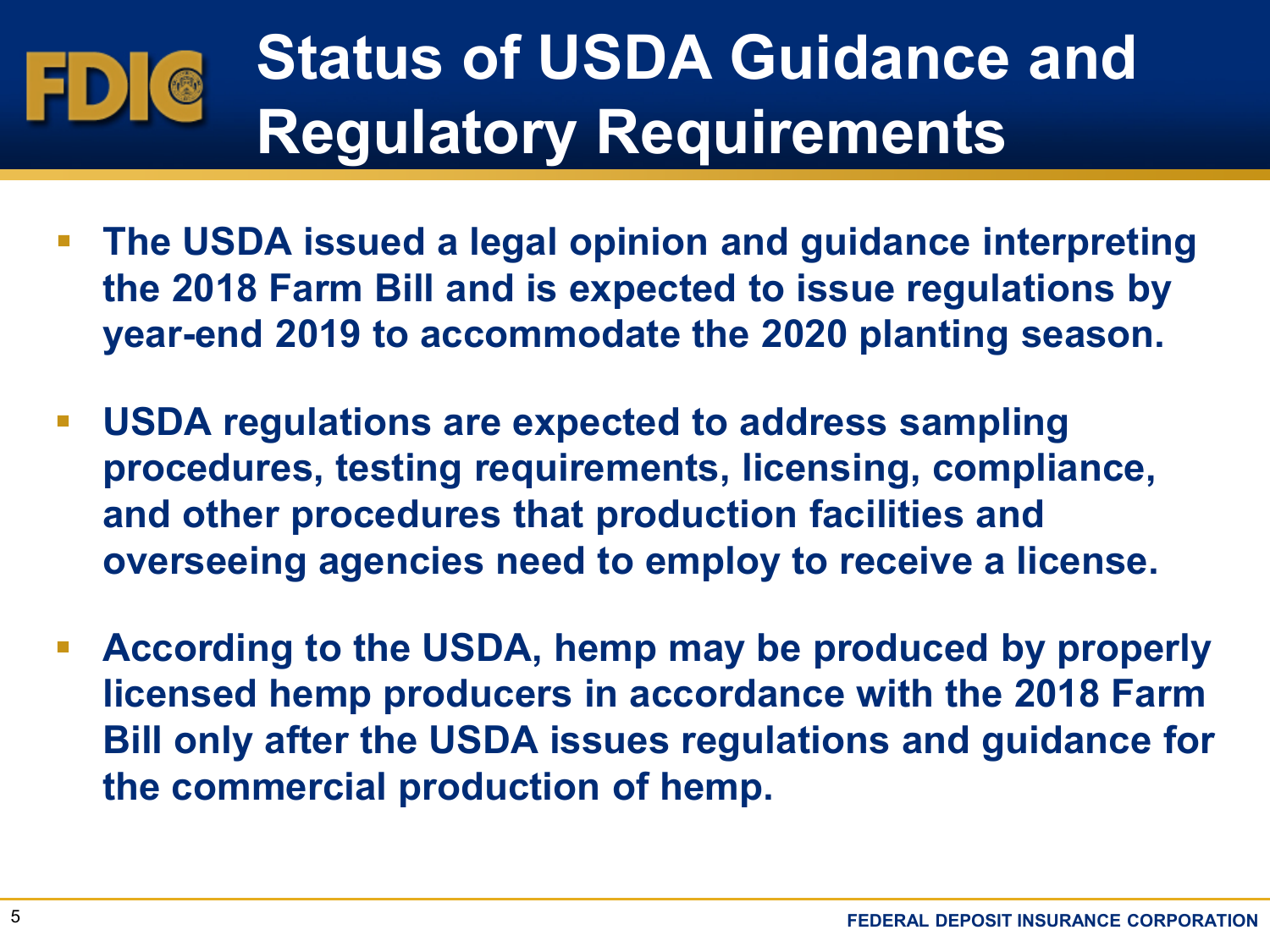## **Important Aspects of the**   $\odot$ **2018 Farm Bill**

- **USDA regulations must become effective before hemp may be produced in accordance with the 2018 Farm Bill.**
- **Research and development initiatives authorized under the 2014 Farm Bill remain in effect.**
- **A state or tribal government may enact or continue to enforce laws prohibiting the production of hemp, even though it is legal under federal law.**
- **The 2018 Farm Bill did not preempt state or tribal laws regarding the production of hemp that are more stringent than federal law.**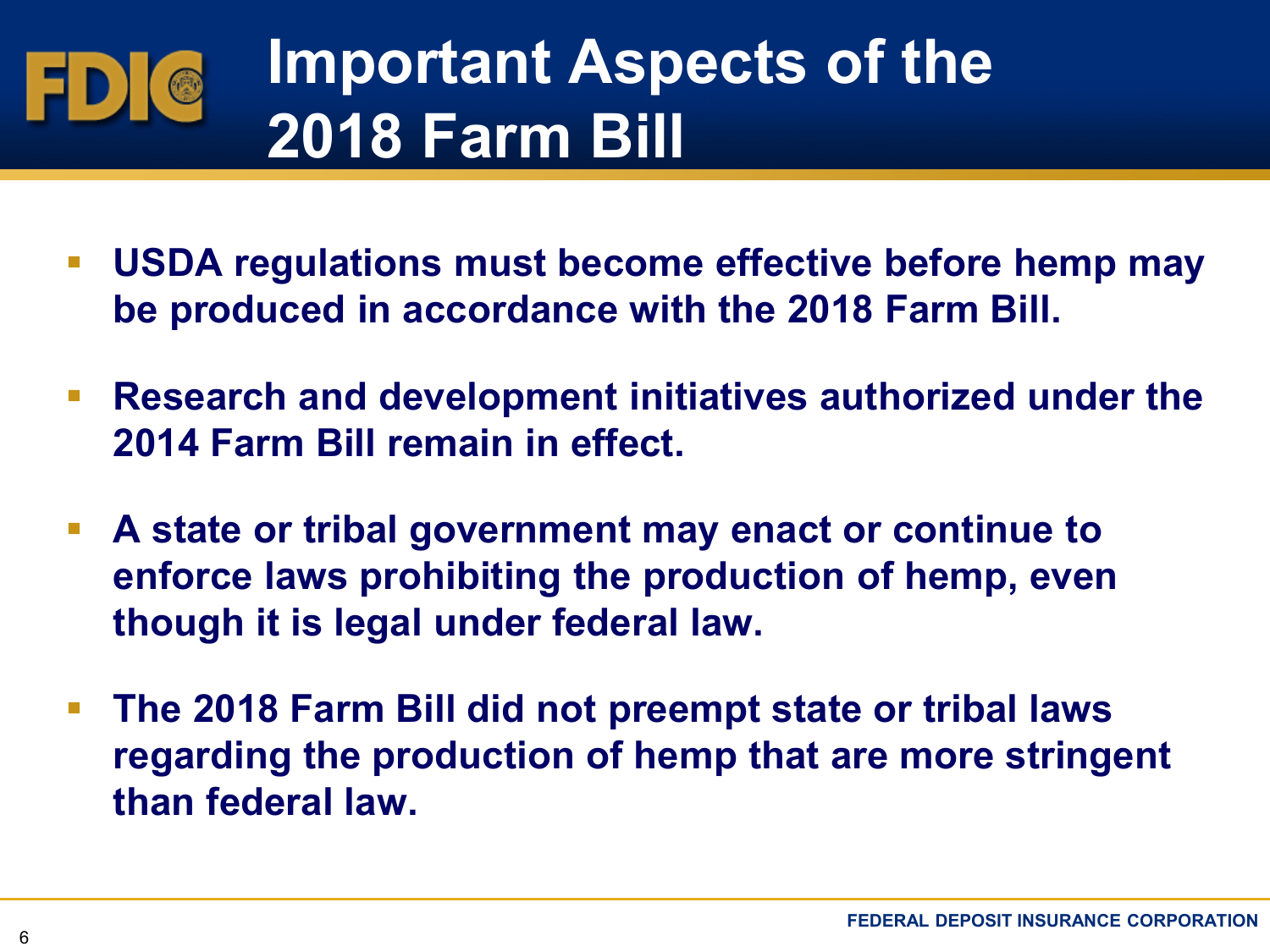## **Onboarding and Maintaining Hemp Customers**

- **Depository institutions providing, or planning to provide, services to hemp customers may wish to consult qualified legal counsel.**
- **Obligations include suspicious activity monitoring and reporting (as appropriate) as well as risk-based customer due diligence for all customer relationships including participants in the hemp industry.**
- **Depository institutions are required to establish reasonably designed procedures to ensure compliance with Bank Secrecy Act/anti-money laundering regulations.**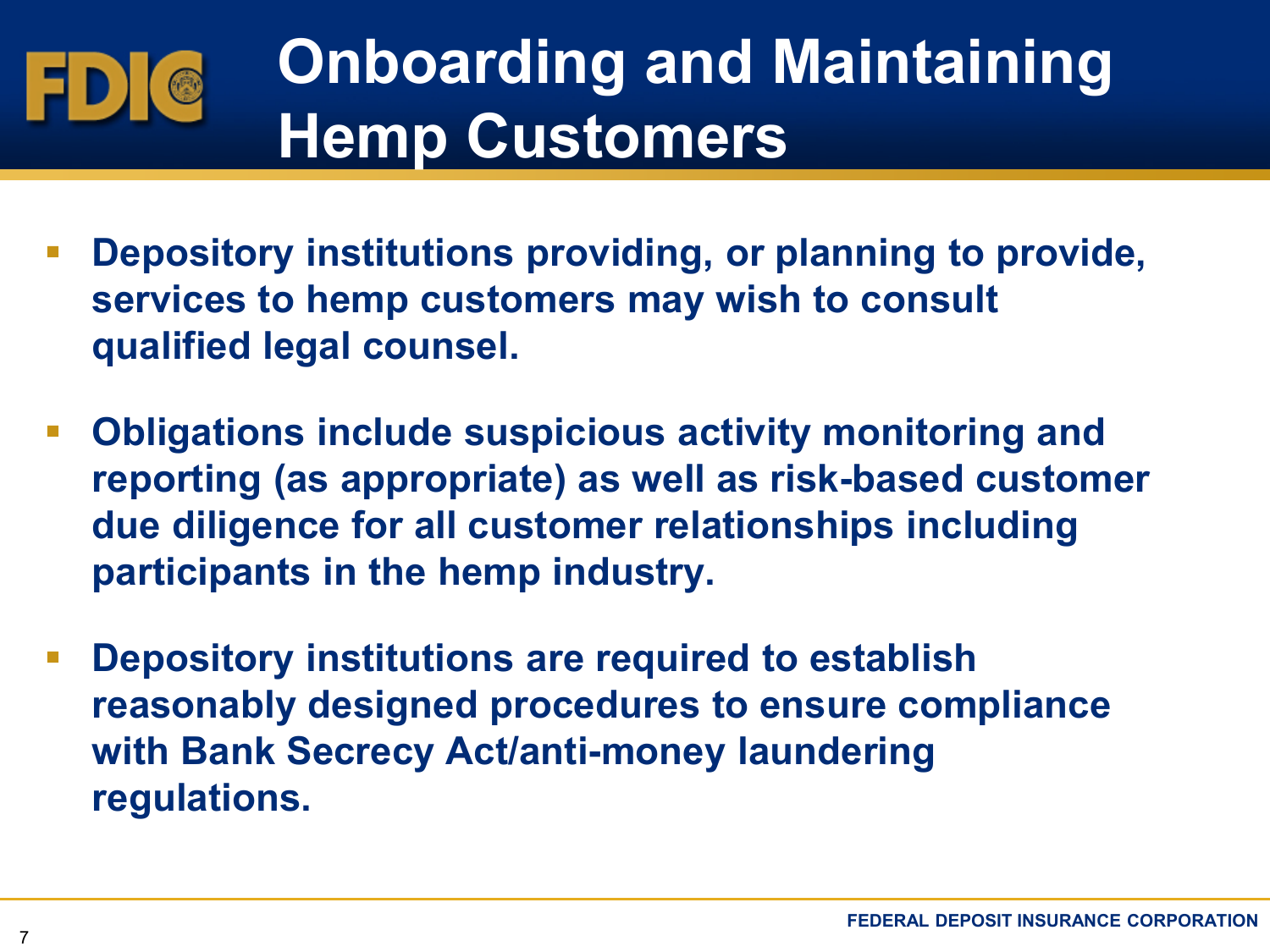# **Landscape of Hemp Industry**

Allows cultivation of hemp for commercial, research or pilot programs

Does not allow cultivation of hemp.



 **Each state, territory or tribal agency's plan will provide details on practices and procedures that enable hemp producers in their jurisdiction to operate according to their individual regulatory program and in compliance with federal laws.**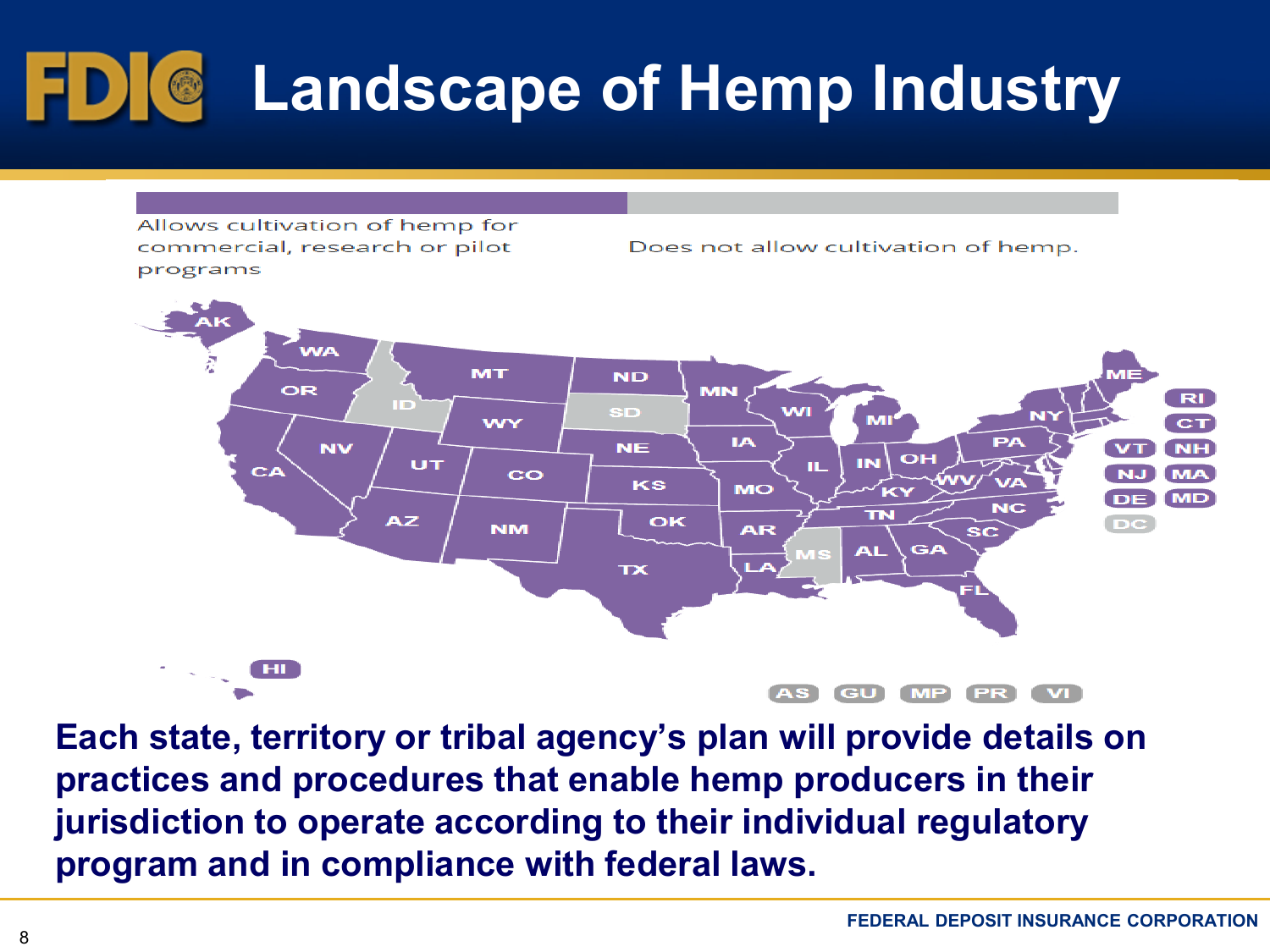#### **Landscape of Cannabis Industry**   $\blacksquare$  D) (  $\odot$



 **FinCEN's 2014 guidance, BSA Expectations Regarding Marijuana-Related Businesses, is applicable.**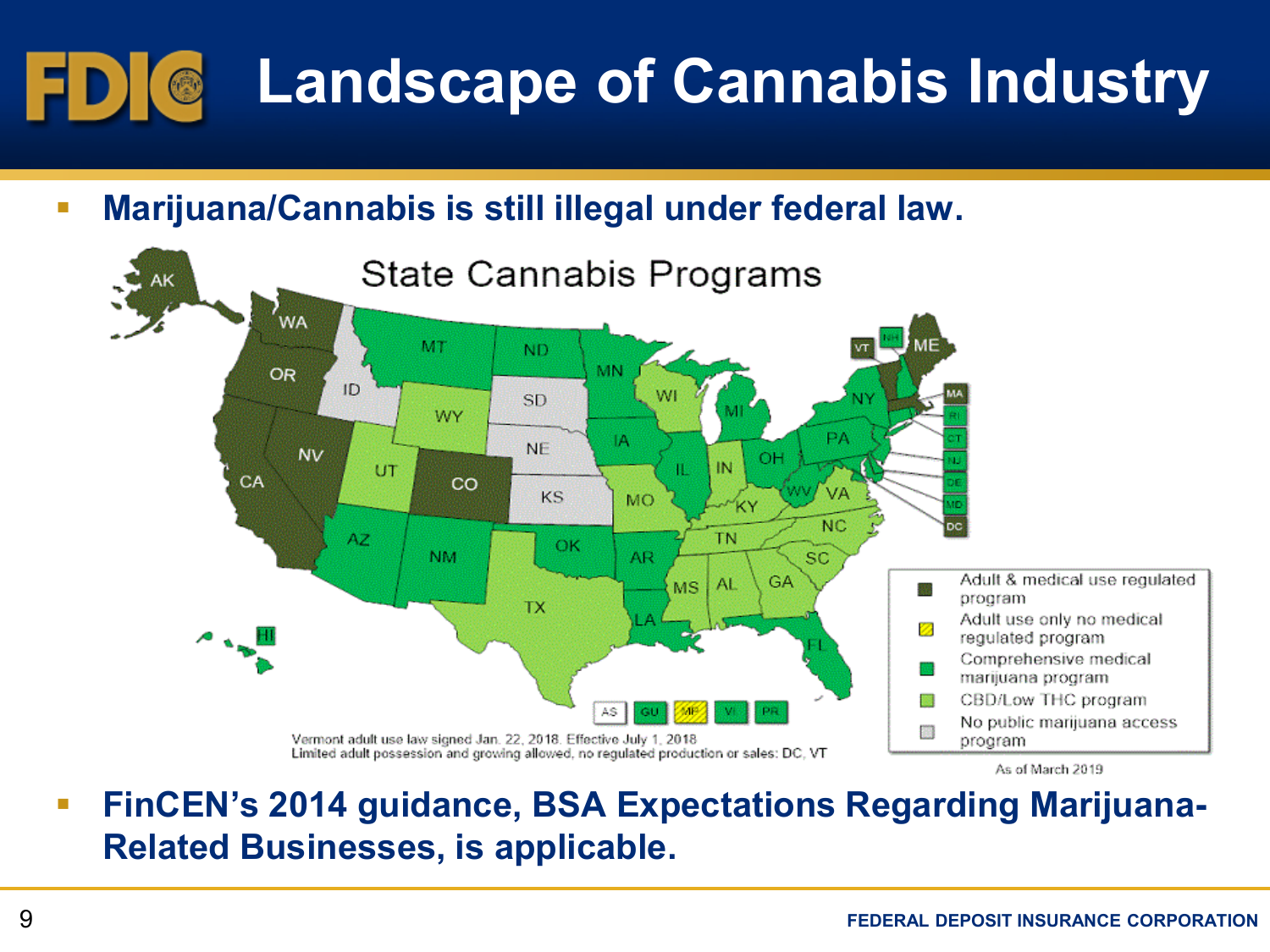### $\blacksquare$ **Industry Hemp Questions**

- **When will the USDA and states (including territories and tribal entities) issue rules related to hemp compliance, and other procedures that production facilities and overseeing agencies need to employ to sampling procedures, testing requirements, licensing, receive a license?**
- **Where does CBD oil fit into the regulatory structure?**
- **Do I need to file a SAR on these businesses?**
- **Does the FDA also have a role?**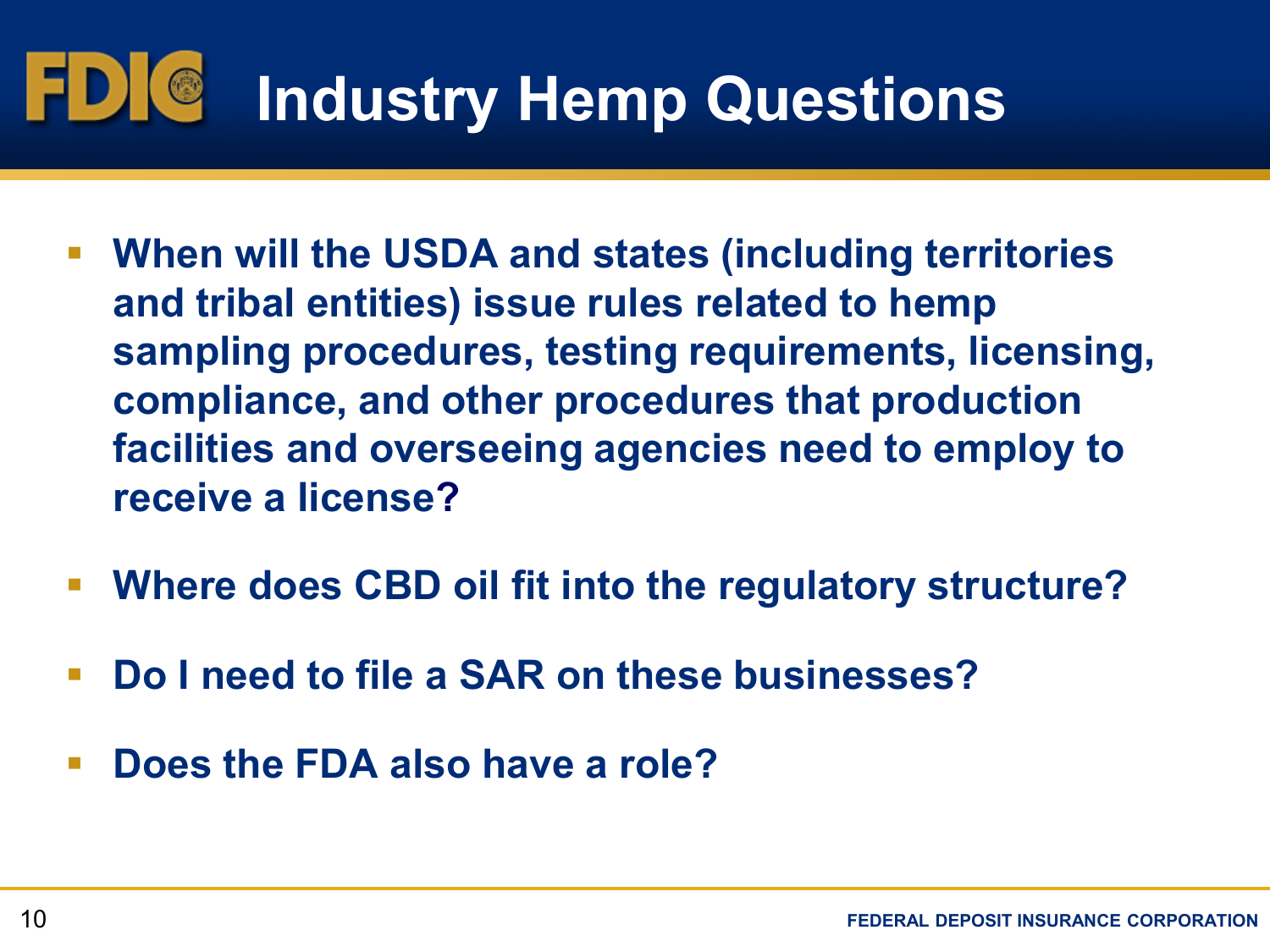## **Possible Guidance Regarding Hemp-Related Businesses**

- **Consider issuing guidance to provide clarity for depository institutions considering providing banking services to hemp-related businesses, which:** 
	- **addresses the current legal status of hemp production,**
	- **describes the authority for state departments of agriculture, including agencies representing the District of Columbia, any other territory or possession of the United States, and tribal governments, to submit regulatory plans to the USDA for approval, and**
	- **includes regulatory obligations regarding any customer type, including hemp-related businesses.**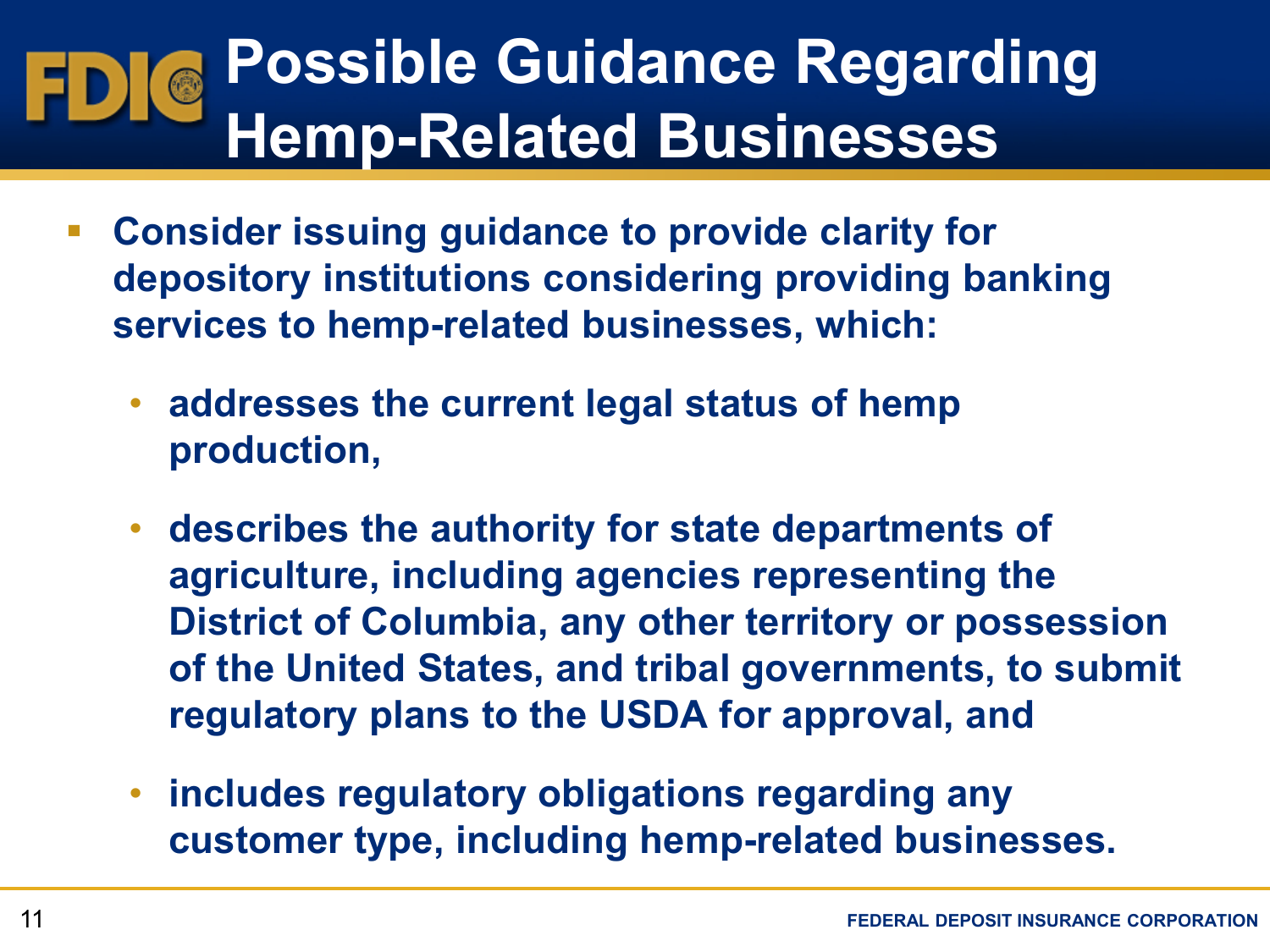

FDIC Advisory Committee on Community Banking October 10, 2019

IT Strategies: Examiner Observations and Recommendations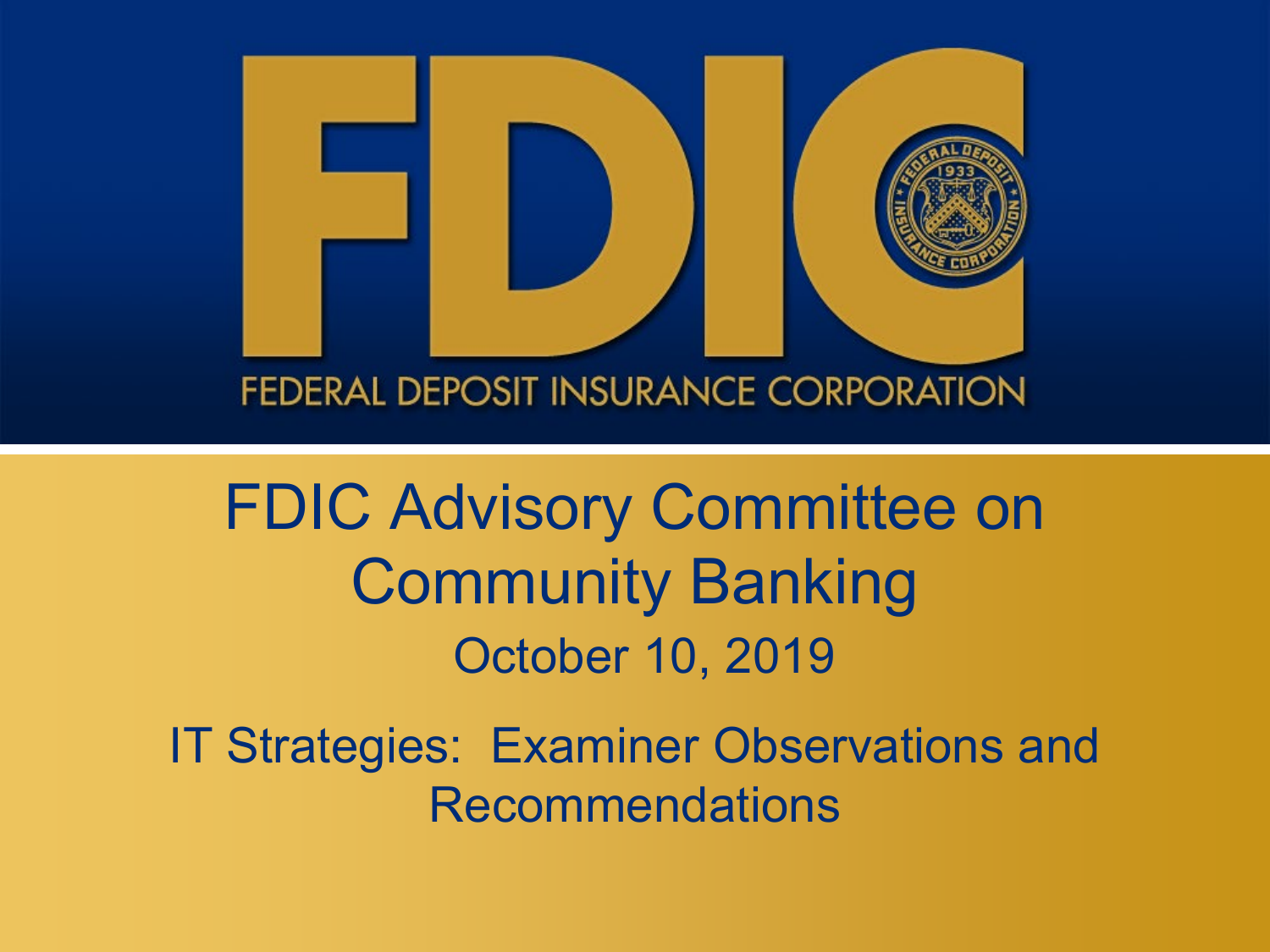## How Do Examiners Analyze IT and Cybersecurity?\*

### **Example:**

**Evaluate the adequacy of the short- and long-term IT strategic planning and budgeting process. Consider the following:** 

- **Involvement of appropriate parties**
- **Identification of significant planned changes**
- **Alignment of business and technology objectives**
- **Ability to promptly incorporate new or updated technologies to adapt to changing business needs**
- **Coverage of any controls, compliance, or regulatory issues which may arise or need to be considered**

 **\* Information Technology Risk Examination procedures available on [FDIC.gov](https://FDIC.gov)**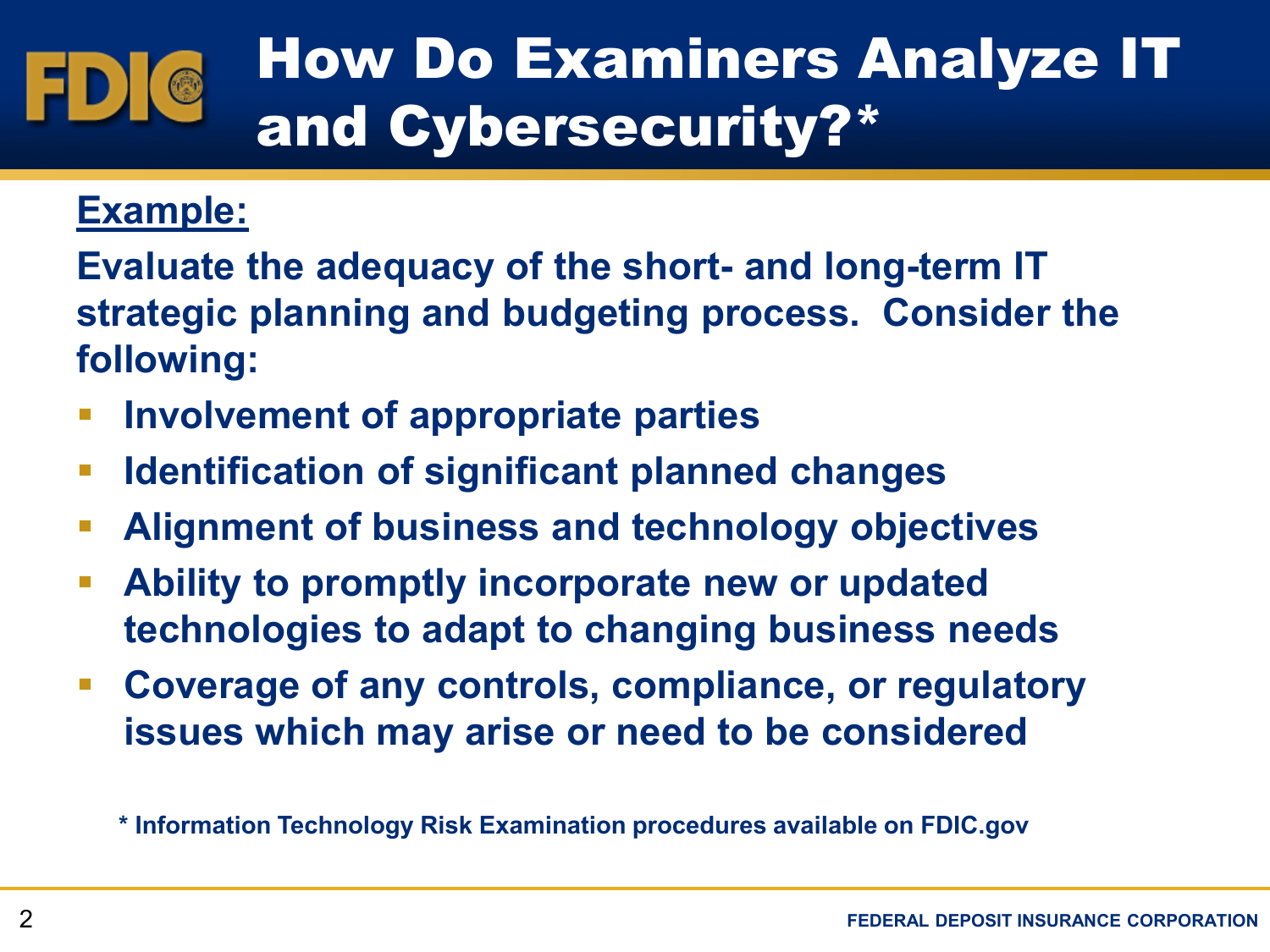#### What Do Examiners Observe & O Recommend?

- **Board oversight**
- **Use of IT security audits to guide resource allocation**
- **Increased consideration of business continuity**
- **Use of standard assessments to guide increasing cybersecurity maturity**
- **Improved vendor management**
- **Better identification of the IT changes necessary to support strategic objectives**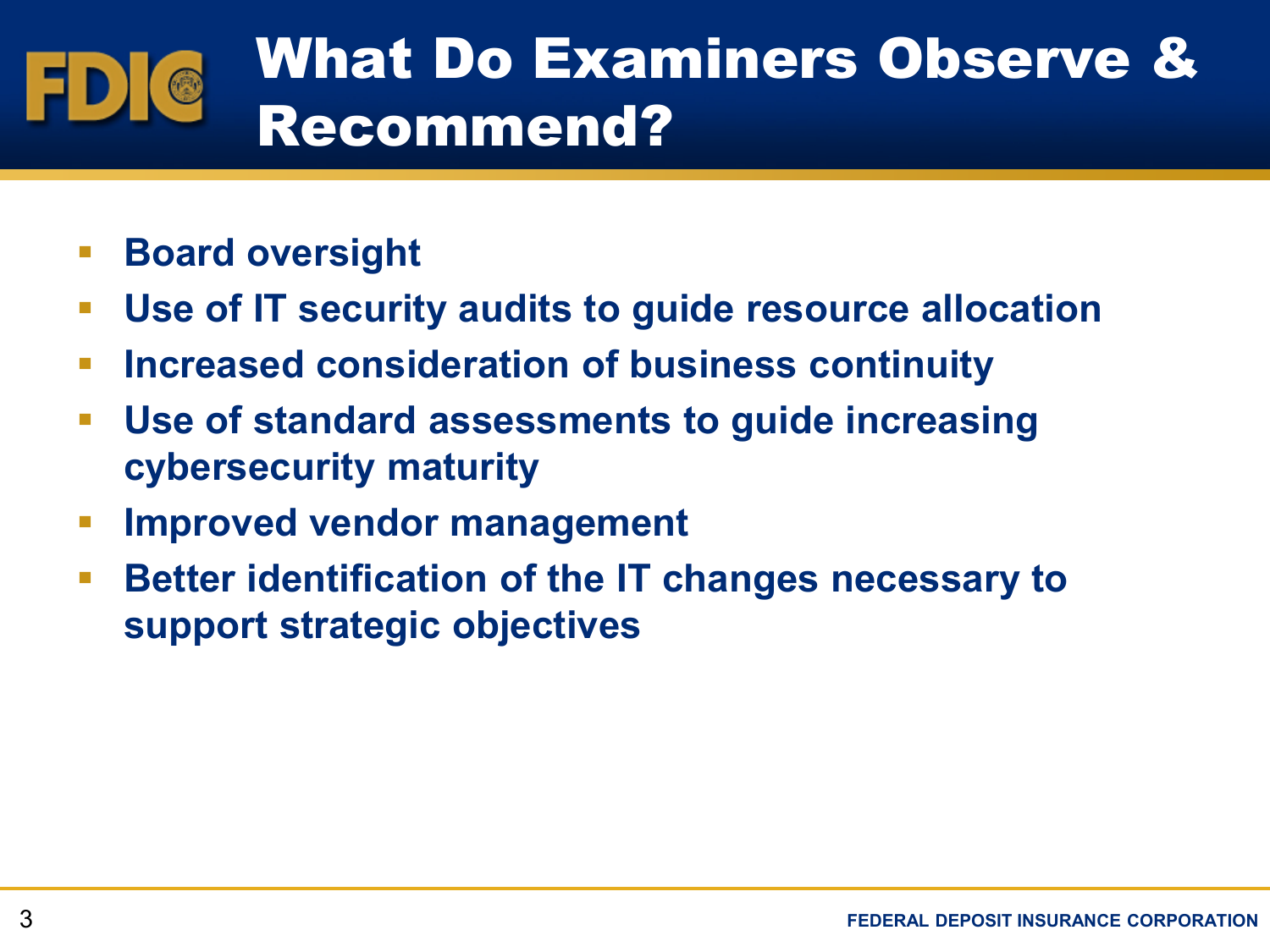FDIC Recent & Upcoming...

|                                                            | Home   Site Index   Disclaimer   Privacy Policy   Accessibility                                                                                                                     |                                          |
|------------------------------------------------------------|-------------------------------------------------------------------------------------------------------------------------------------------------------------------------------------|------------------------------------------|
|                                                            |                                                                                                                                                                                     |                                          |
| <b>About the FFIEC</b>                                     | <b>Press Release</b>                                                                                                                                                                |                                          |
| <b>Contact Us</b>                                          |                                                                                                                                                                                     |                                          |
| <b>Search</b>                                              | <b>For Immediate Release</b>                                                                                                                                                        |                                          |
| <b>Press Releases</b>                                      | August 28, 2019                                                                                                                                                                     |                                          |
| <b>Enforcement Actions</b>                                 |                                                                                                                                                                                     |                                          |
| <b>What's New</b>                                          | FFIEC Encourages Standardized Approach to Assessing Cybersecurity Preparedness                                                                                                      |                                          |
| <b>Consumer Compliance</b>                                 |                                                                                                                                                                                     |                                          |
| <b>Reports</b>                                             | The Federal Financial Institutions Examination Council (FFIEC) members today emphasized<br>the benefits of using a standardized approach to assess and improve cybersecurity        |                                          |
| <b>Consumer Help Center</b>                                | preparedness.                                                                                                                                                                       |                                          |
| <b>Financial Institution Info</b>                          |                                                                                                                                                                                     |                                          |
| <b>Examiner Education</b>                                  | The members note that firms adopting a standardized approach are better able to track their                                                                                         | <b>Business Continuity update coming</b> |
| <b>Supervisory Info</b>                                    | progress over time, and share information and best practices with other financial institutions<br>and with regulators.                                                              |                                          |
| <b>Cybersecurity</b>                                       |                                                                                                                                                                                     |                                          |
| <b>Awareness</b>                                           | Institutions may choose from a variety of standardized tools aligned with industry standards                                                                                        |                                          |
| <b>Federal Register</b>                                    | and best practices to assess their cybersecurity preparedness. These tools include the FFIE(                                                                                        | $*$ FFIEC                                |
| <b>Freedom of Information</b>                              | Cybersecurity Assessment Tool, the National Institute of Standards and Technology                                                                                                   |                                          |
| Act                                                        | Cybersecurity Framework, the Financial Services Sector Coordinating Council Cybersecurity<br>Profile, and the Center for Internet Security Critical Security Controls.              |                                          |
| <b>EGRPRA</b> (Economic                                    |                                                                                                                                                                                     | <b>IT EXAMINATION</b>                    |
| <b>Growth and Regulatory</b><br><b>Paperwork Reduction</b> | FFIEC members welcome collaborative approaches to advance and support cyber                                                                                                         | <b>HANDBOOK INFOBASE</b>                 |
| <b>Act of 1996)</b>                                        | preparedness and enhance the efficiency and effectiveness of the supervisory process. While                                                                                         |                                          |
| <b>Industry Outreach</b>                                   | the FFIEC does not endorse any particular tool, these standardized tools support institutions                                                                                       |                                          |
|                                                            | their self-assessment activities. The tools are not examination programs and the FFIEC<br>members take a risk-focused approach to examinations. As cyber risk evolves, examiners ma |                                          |
|                                                            | address areas not covered by all tools.                                                                                                                                             |                                          |
|                                                            |                                                                                                                                                                                     |                                          |
|                                                            | <b>REFERENCES</b>                                                                                                                                                                   |                                          |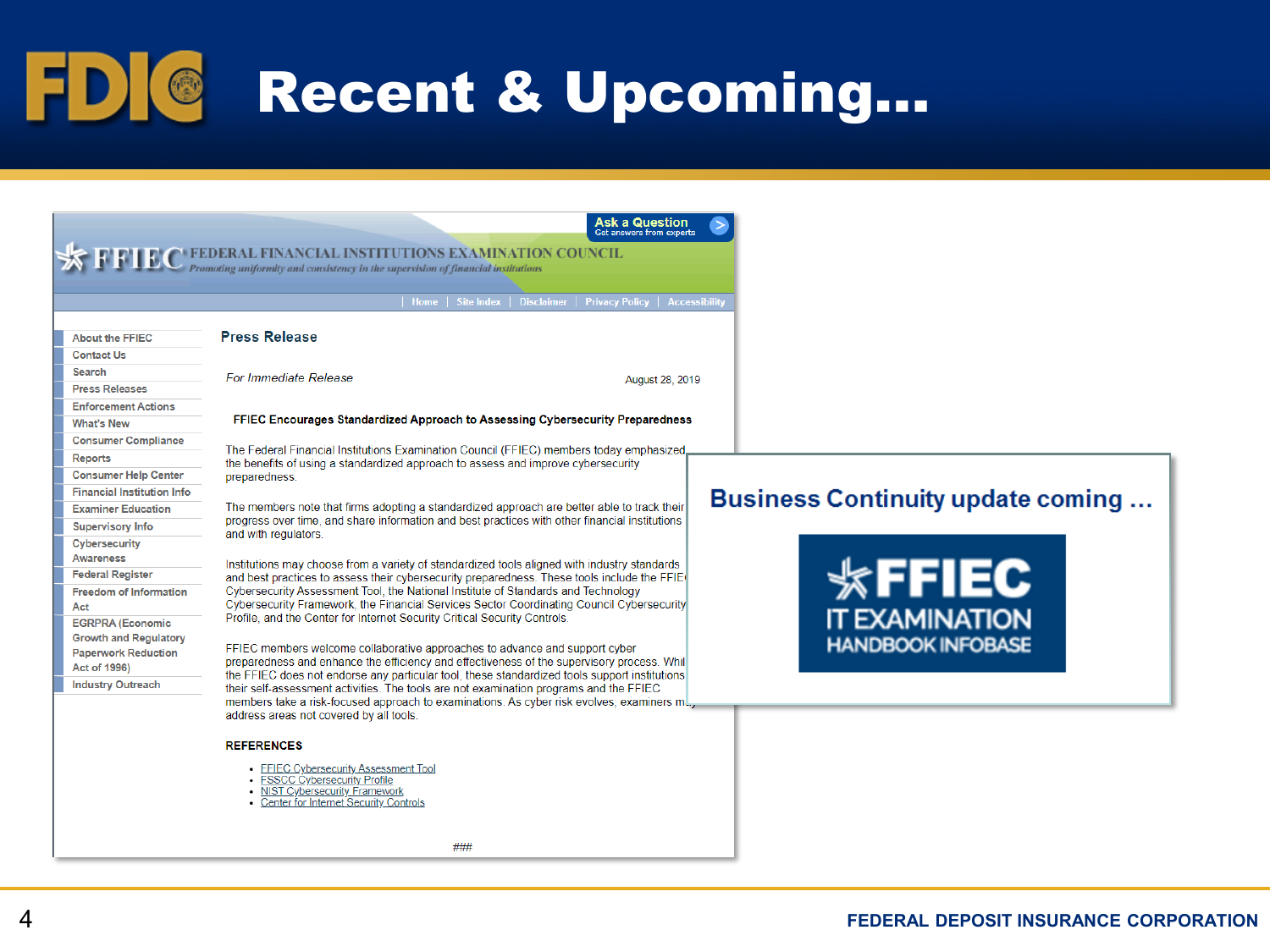# What Challenges Do You Face?

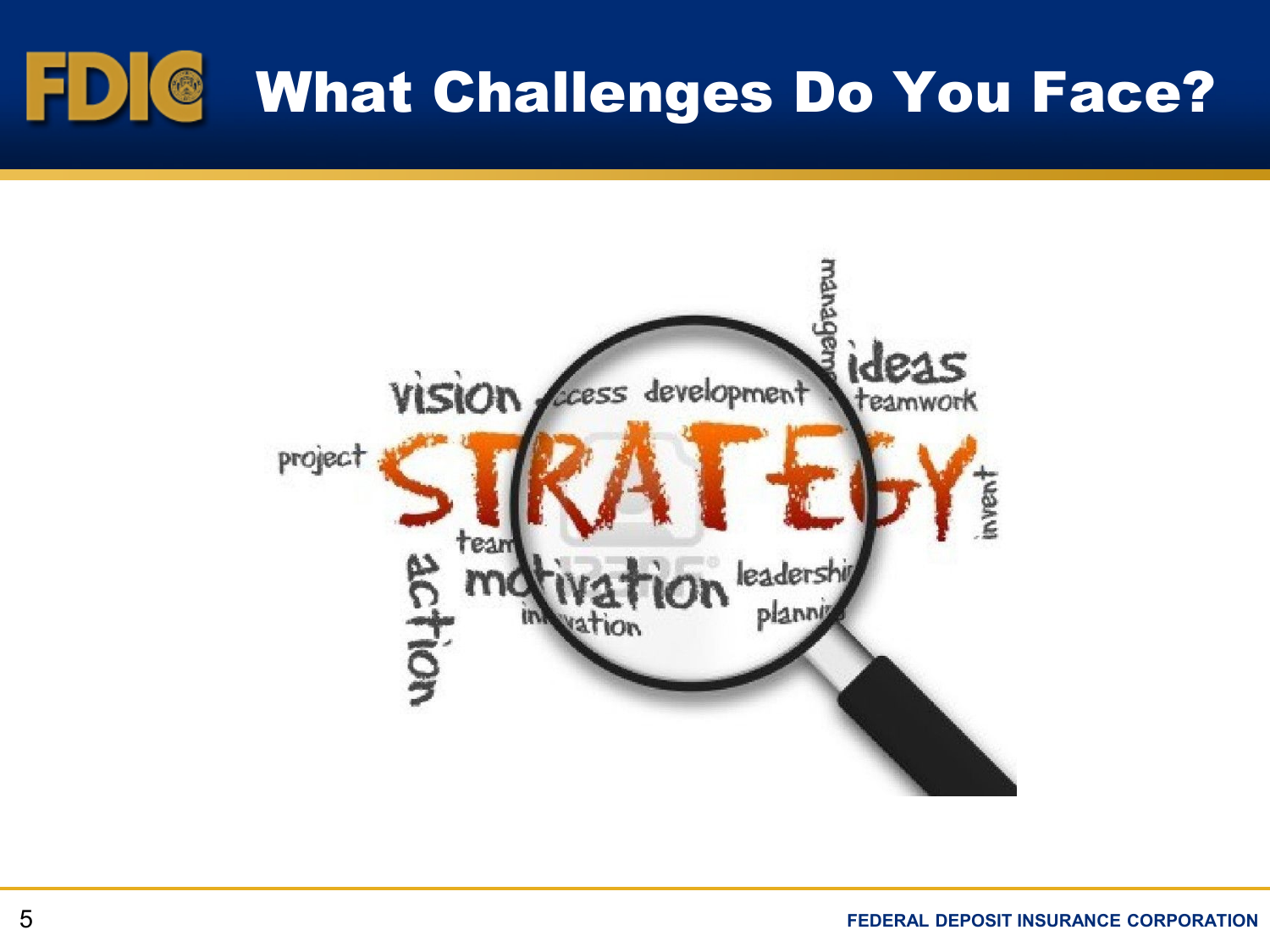

3501 Fairfax Drive • Room B7081a • Arlington, VA 22226-3550 • (703) 516-5588 • FAX (703) 562-6446 • www.ffiec.gov

### Press Release

For Immediate Release August 28, 2019

#### **FFIEC Encourages Standardized Approach to Assessing Cybersecurity Preparedness**

 The Federal Financial Institutions Examination Council (FFIEC) members today emphasized the benefits of using a standardized approach to assess and improve cybersecurity preparedness.

The members note that firms adopting a standardized approach are better able to track their with regulators. progress over time, and share information and best practices with other financial institutions and

Profile, and the Center for Internet Security Critical Security Controls. Institutions may choose from a variety of standardized tools aligned with industry standards and best practices to assess their cybersecurity preparedness. These tools include the FFIEC Cybersecurity Assessment Tool, the National Institute of Standards and Technology Cybersecurity Framework, the Financial Services Sector Coordinating Council Cybersecurity

 assessment activities. The tools are not examination programs and the FFIEC members take a FFIEC members welcome collaborative approaches to advance and support cyber preparedness and enhance the efficiency and effectiveness of the supervisory process. While the FFIEC does not endorse any particular tool, these standardized tools support institutions in their selfrisk-focused approach to examinations. As cyber risk evolves, examiners may address areas not covered by all tools.

#### **REFERENCES**

FFIEC Cybersecurity Assessment Tool https://www.ffiec.gov/cyberassessmenttool.htm

FSSCC Cybersecurity Profile https://www.fsscc.org/Financial-Sector-Cybersecurity-Profile